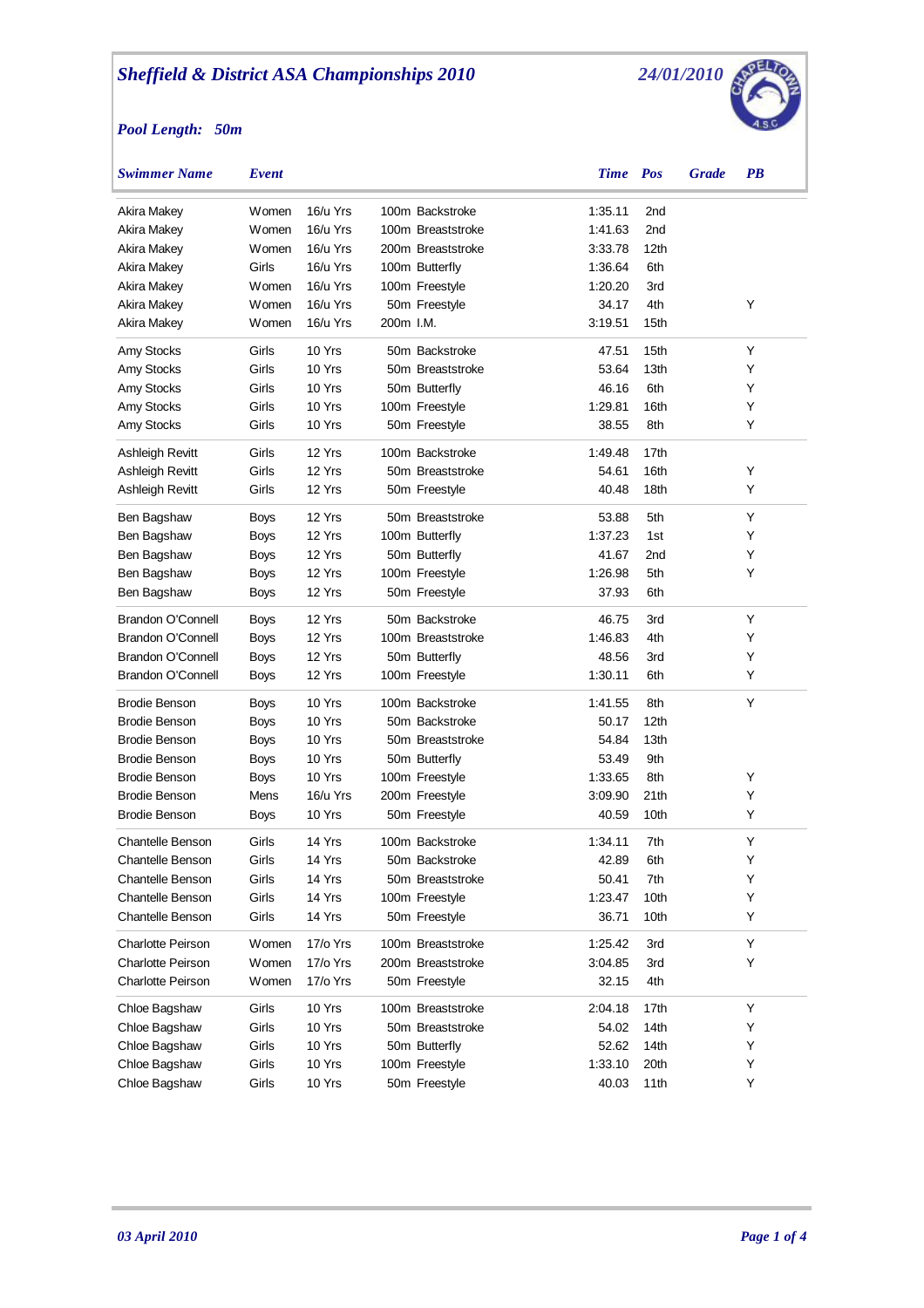## *Pool Length: 50m*



| <b>Swimmer Name</b>  | Event       |          |           |                   | Time    | <b>Pos</b>      | <b>Grade</b> | <b>PB</b> |  |
|----------------------|-------------|----------|-----------|-------------------|---------|-----------------|--------------|-----------|--|
| Connie Whitton       | Girls       | 12 Yrs   |           | 100m Backstroke   | 1:22.12 | 2nd             |              | Y         |  |
| Connie Whitton       | Girls       | 12 Yrs   |           | 50m Backstroke    | 38.01   | 2nd             |              | Y         |  |
| Connie Whitton       | Girls       | 12 Yrs   |           | 100m Butterfly    | 1:22.68 | 1st             |              | Y         |  |
| Connie Whitton       | Girls       | 12 Yrs   |           | 50m Butterfly     | 36.32   | 1st             |              | Y         |  |
| Connie Whitton       | Girls       | 12 Yrs   |           | 100m Freestyle    | 1:11.06 | 1st             |              | Y         |  |
| Connie Whitton       | Women       | 16/u Yrs |           | 200m Freestyle    | 2:26.60 | 3rd             |              | Y         |  |
| Connie Whitton       | Girls       | 12 Yrs   |           | 50m Freestyle     | 30.59   | 1st             |              | Y         |  |
| Daniel Oldham        | <b>Boys</b> | 10 Yrs   |           | 100m Backstroke   | 2:01.29 | 13th            |              | Y         |  |
| Daniel Oldham        | <b>Boys</b> | 10 Yrs   |           | 50m Backstroke    | 58.03   | 18th            |              | Y         |  |
| Daniel Oldham        | <b>Boys</b> | 10 Yrs   |           | 100m Breaststroke | 2:19.25 | 8th             |              | Y         |  |
| Daniel Oldham        | <b>Boys</b> | 10 Yrs   |           | 50m Breaststroke  | 1:03.36 | 16th            |              | Y         |  |
| Daniel Oldham        | <b>Boys</b> | 10 Yrs   |           | 50m Butterfly     | 1:09.56 | 11th            |              | Y         |  |
| Daniel Oldham        | <b>Boys</b> | 10 Yrs   |           | 100m Freestyle    | 1:55.14 | 13th            |              | Y         |  |
| Daniel Oldham        | Boys        | 10 Yrs   |           | 50m Freestyle     | 48.29   | 19th            |              | Y         |  |
| Demi Benson          | Girls       | 12 Yrs   |           | 100m Backstroke   | 1:34.23 | 10th            |              |           |  |
| Demi Benson          | Girls       | 12 Yrs   |           | 50m Backstroke    | 44.36   | 11th            |              | Y         |  |
| Demi Benson          | Girls       | 12 Yrs   |           | 50m Breaststroke  | 53.72   | 15th            |              | Y         |  |
| Demi Benson          | Girls       | 12 Yrs   |           | 100m Butterfly    | 1:51.71 | 8th             |              | Y         |  |
| Demi Benson          | Girls       | 12 Yrs   |           | 50m Butterfly     | 44.28   | 8th             |              | Y         |  |
| Demi Benson          | Girls       | 12 Yrs   |           | 100m Freestyle    | 1:26.07 | 17th            |              | Y         |  |
| Demi Benson          | Girls       | 12 Yrs   |           | 50m Freestyle     | 37.78   | 11th            |              | Y         |  |
| <b>Ellie Butler</b>  | Girls       | 10 Yrs   |           | 50m Backstroke    | 50.20   | 19th            |              | Y         |  |
| <b>Ellie Butler</b>  | Girls       | 10 Yrs   |           | 100m Breaststroke | 1:58.12 | 11th            |              | Υ         |  |
| <b>Ellie Butler</b>  | Girls       | 10 Yrs   |           | 100m Freestyle    | 1:43.85 | 25th            |              | Y         |  |
| Hannah Reynolds      | Girls       | 9 Yrs    |           | 100m Breaststroke | 1:56.55 | 2 <sub>nd</sub> |              | Y         |  |
| Hannah Reynolds      | Girls       | 9 Yrs    |           | 50m Butterfly     | 53.54   | 5th             |              | Y         |  |
| Hannah Reynolds      | Girls       | 9 Yrs    |           | 100m Freestyle    | 1:39.78 | 6th             |              | Y         |  |
| <b>Hannah Stocks</b> | Girls       | 12 Yrs   |           | 50m Backstroke    | 47.28   | 15th            |              | Y         |  |
| <b>Hannah Stocks</b> | Girls       | 12 Yrs   |           | 50m Breaststroke  | 49.87   | 10th            |              | Y         |  |
| Hannah Stocks        | Girls       | 12 Yrs   |           | 50m Butterfly     | 43.10   | 6th             |              | Y         |  |
| Hannah Stocks        | Girls       | 12 Yrs   |           | 50m Freestyle     | 36.35   | 10th            |              |           |  |
| Ilia Zaiats          | Boys        | 13 Yrs   |           | 100m Breaststroke | 1:32.35 | 4th             |              |           |  |
| Ilia Zaiats          | Boys        | 13 Yrs   |           | 100m Butterfly    | 1:23.68 | 4th             |              |           |  |
| Ilia Zaiats          | Boys        | 13 Yrs   |           | 100m Freestyle    | 1:09.86 | 3rd             |              |           |  |
| Ilia Zaiats          | Mens        | 16/u Yrs |           | 200m Freestyle    | 2:31.51 | 4th             |              | Υ         |  |
| Ilia Zaiats          | Mens        | 16/u Yrs | 200m I.M. |                   |         | DQ T-           |              |           |  |
| Jessica Baker        | Girls       | 11 Yrs   |           | 50m Backstroke    | 51.86   | 17th            |              | Υ         |  |
| Jessica Baker        | Girls       | 11 Yrs   |           | 50m Breaststroke  | 52.24   | 12th            |              | Y         |  |
| Jessica Baker        | Girls       | 11 Yrs   |           | 50m Butterfly     | 50.76   | 11th            |              | Y         |  |
| Jessica Baker        | Girls       | 11 Yrs   |           | 50m Freestyle     | 39.17   | 11th            |              | Y         |  |
| Joseph O'Connell     | <b>Boys</b> | 10 Yrs   |           | 50m Backstroke    | 47.05   | 6th             |              | Y         |  |
| Joseph O'Connell     | <b>Boys</b> | 10 Yrs   |           | 50m Butterfly     | 52.20   | 6th             |              | Υ         |  |
| Joseph O'Connell     | <b>Boys</b> | 10 Yrs   |           | 100m Freestyle    | 1:33.16 | 7th             |              | Υ         |  |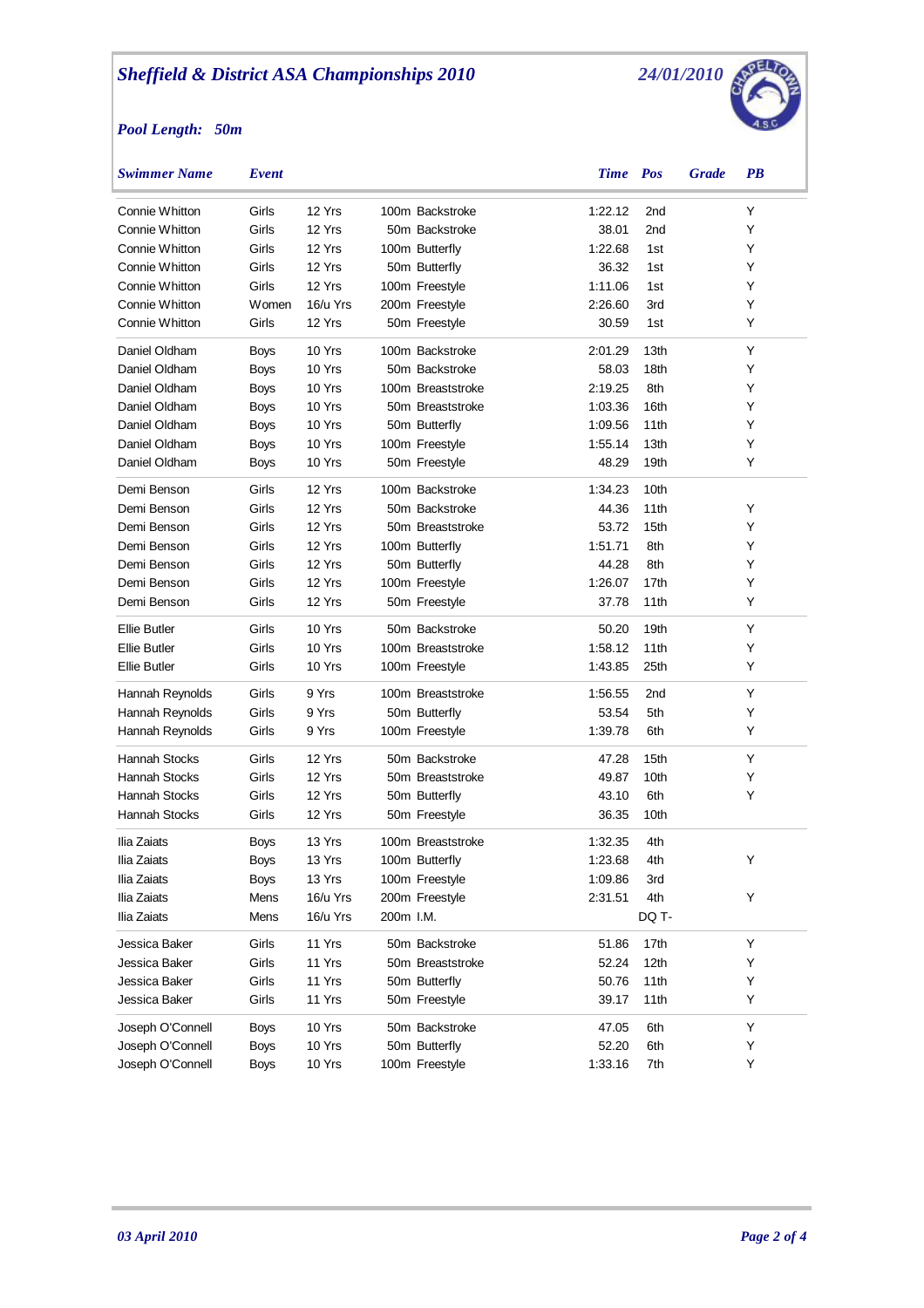## *Pool Length: 50m*



| <b>Swimmer Name</b> | Event         |          |                   | <b>Time</b> Pos |                  | <b>Grade</b> | <b>PB</b> |
|---------------------|---------------|----------|-------------------|-----------------|------------------|--------------|-----------|
| Josh Margerrison    | <b>Boys</b>   | 12 Yrs   | 100m Backstroke   | 1:30.46         | 3rd              |              | Υ         |
| Josh Margerrison    | Mens          | 16/u Yrs | 200m Backstroke   | 3:19.46         | 6th              |              | Y         |
| Josh Margerrison    | <b>Boys</b>   | 12 Yrs   | 50m Backstroke    | 42.28           | 2nd              |              | Y         |
| Josh Margerrison    | <b>Boys</b>   | 12 Yrs   | 50m Breaststroke  | 48.18           | 3rd              |              | Y         |
| Josh Margerrison    | <b>Boys</b>   | 12 Yrs   | 100m Freestyle    | 1:17.42         | 3rd              |              | Y         |
| Josh Margerrison    | Mens          | 16/u Yrs | 200m Freestyle    | 2:48.78         | 15th             |              | Y         |
| Josh Margerrison    | Mens          | 16/u Yrs | 400m Freestyle    | 5:52.28         | 17 <sub>th</sub> |              | Υ         |
| Josh Margerrison    | <b>Boys</b>   | 12 Yrs   | 50m Freestyle     | 35.19           | 3rd              |              | Y         |
| Lauren Siddy        | Girls         | 10 Yrs   | 100m Breaststroke | 2:03.72         | 16th             |              | Υ         |
| Lauren Siddy        | Girls         | 10 Yrs   | 50m Breaststroke  | 55.42           | 17th             |              | Υ         |
| Lauren Siddy        | Girls         | 10 Yrs   | 50m Freestyle     | 43.65           | 21th             |              | Υ         |
| Laurie Monaghan     | Girls         | 12 Yrs   | 100m Backstroke   | 1:19.92         | 1st              |              | Υ         |
| Laurie Monaghan     | Women         | 16/u Yrs | 200m Backstroke   | 2:53.87         | 2nd              |              | Y         |
| Laurie Monaghan     | Girls         | 12 Yrs   | 50m Backstroke    | 36.70           | 1st              |              | Υ         |
| Laurie Monaghan     | Girls         | 12 Yrs   | 100m Breaststroke | 1:38.12         | 7th              |              | Y         |
| Laurie Monaghan     | Girls         | 12 Yrs   | 100m Freestyle    | 1:11.97         | 2nd              |              | Υ         |
| Laurie Monaghan     | <b>W</b> omen | 16/u Yrs | 200m Freestyle    | 2:38.45         | 17th             |              | Υ         |
| Laurie Monaghan     | Girls         | 12 Yrs   | 50m Freestyle     | 31.89           | 2nd              |              | Υ         |
| Lewis Haddon        | <b>Boys</b>   | 11 Yrs   | 100m Breaststroke | 1:51.00         | 7th              |              | Υ         |
| Lewis Haddon        | <b>Boys</b>   | 11 Yrs   | 50m Breaststroke  | 52.12           | 7th              |              | Υ         |
| Lewis Haddon        | <b>Boys</b>   | 11 Yrs   | 50m Butterfly     | 43.39           | 2nd              |              | Υ         |
| Lewis Haddon        | <b>Boys</b>   | 11 Yrs   | 100m Freestyle    | 1:24.89         | 7th              |              | Υ         |
| Lewis Haddon        | Mens          | 16/u Yrs | 200m Freestyle    | 3:01.08         | 19th             |              | Υ         |
| Lewis Haddon        | Boys          | 11 Yrs   | 50m Freestyle     | 37.66           | 4th              |              |           |
| Lynne Dawson        | <b>W</b> omen | 17/o Yrs | 100m Backstroke   | 1:29.23         | 3rd              |              |           |
| Lynne Dawson        | <b>W</b> omen | 17/o Yrs | 200m Backstroke   | 3:12.91         | 2nd              |              |           |
| Lynne Dawson        | <b>W</b> omen | 17/o Yrs | 100m Freestyle    | 1:12.29         | 4th              |              |           |
| Lynne Dawson        | <b>W</b> omen | 17/o Yrs | 200m Freestyle    | 2:46.29         | 1st              |              |           |
| Lynne Dawson        | <b>W</b> omen | 17/o Yrs | 50m Freestyle     | 32.25           | 5th              |              |           |
| Molly Walker        | Girls         | 10 Yrs   | 50m Backstroke    | 45.22           | 10th             |              | Υ         |
| Molly Walker        | Girls         | 10 Yrs   | 50m Breaststroke  | 54.77           | 16th             |              | Υ         |
| Molly Walker        | Girls         | 10 Yrs   | 50m Butterfly     | 46.44           | 7th              |              | Υ         |
| Molly Walker        | Girls         | 10 Yrs   | 50m Freestyle     | 40.30           | 12 <sub>th</sub> |              | Υ         |
| Nicole Benson       | Girls         | 15 Yrs   | 100m Backstroke   | 1:35.49         | 3rd              |              |           |
| Nicole Benson       | Girls         | 15 Yrs   | 50m Backstroke    | 52.70           | 4th              |              | Υ         |
| Nicole Benson       | Girls         | 15 Yrs   | 50m Breaststroke  | 50.04           | 7th              |              | Y         |
| Nicole Benson       | Girls         | 15 Yrs   | 50m Freestyle     | 41.73           | 5th              |              |           |
| Paul Freer          | Boys          | 9 Yrs    | 50m Backstroke    | 51.50           | 5th              |              | Υ         |
| Paul Freer          | <b>Boys</b>   | 9 Yrs    | 50m Breaststroke  | 1:06.03         | 5th              |              | Υ         |
| Paul Freer          | <b>Boys</b>   | 9 Yrs    | 50m Freestyle     | 42.69           | 7th              |              | Y         |
| Philippa Revitt     | Women         | 16/u Yrs | 200m Breaststroke | 3:24.09         | 3rd              |              |           |
| Philippa Revitt     | Girls         | 14 Yrs   | 50m Breaststroke  | 42.75           | 3rd              |              |           |
| Philippa Revitt     | <b>W</b> omen | 16/u Yrs | 200m Freestyle    | 2:47.56         | 24th             |              | Υ         |
| Philippa Revitt     | Girls         | 14 Yrs   | 50m Freestyle     | 33.93           | 7th              |              |           |
| Sophie Stocks       | Girls         | 8 Yrs    | 50m Breaststroke  |                 | DQ SL-           |              |           |
| Sophie Stocks       | Girls         | 8 Yrs    | 50m Freestyle     | 52.94           | 15th             |              | Υ         |